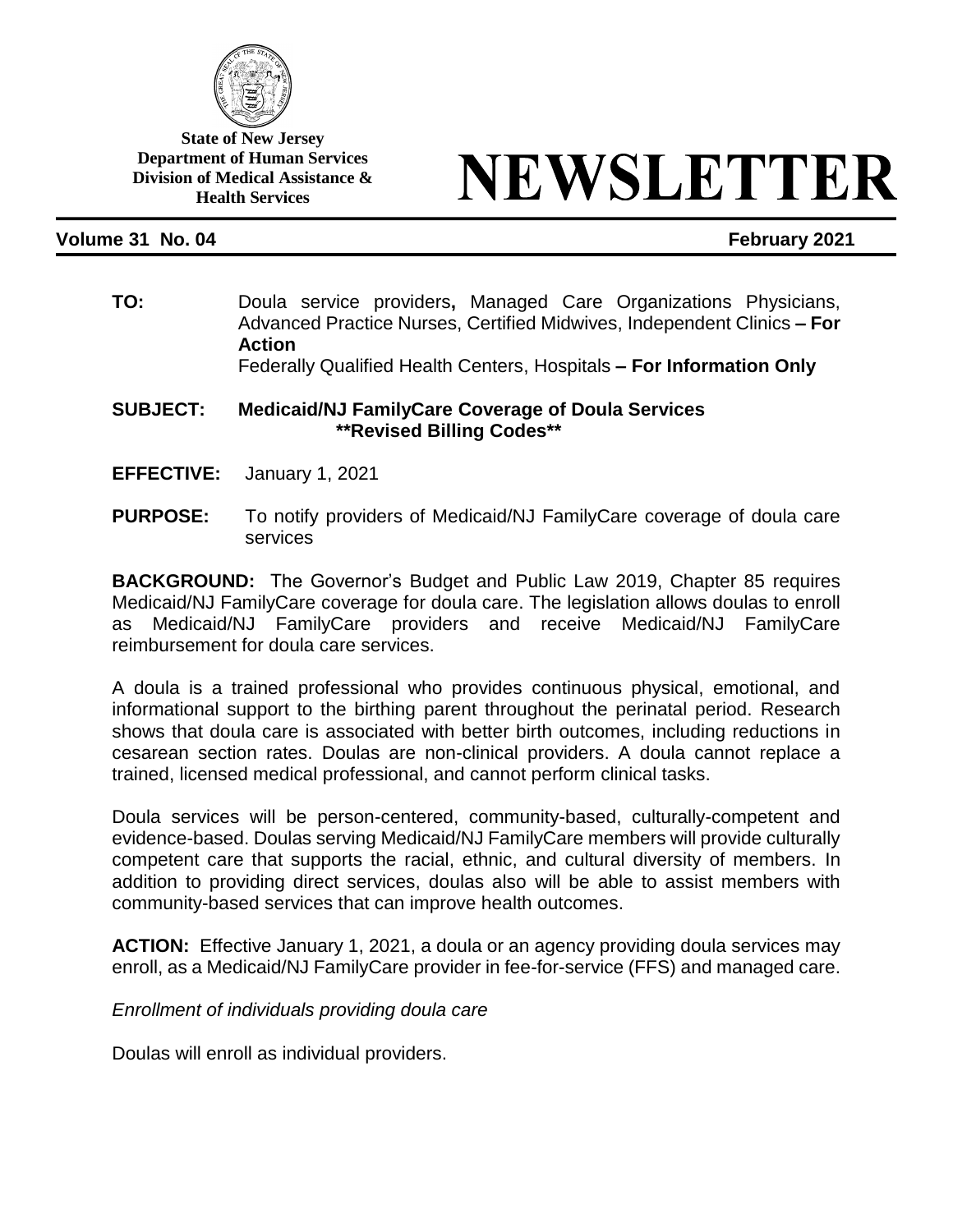All Medicaid/NJ FamilyCare doulas must enroll as fee-for-service providers and be able to serve fee-for-service members.

In order to enroll as a fee-for-service provider, a doula must:

- be at least 18 years of age
- complete approved community doula training
- pass a NJ State Police fingerprint-based criminal background check through DHS' Central Fingerprint Unit, at no cost to the applicant
- secure and maintain liability insurance (minimum coverage of \$1,000,000 per incident/\$3,000,000 aggregate)

Doula trainings must be approved by NJDHS—in consultation with NJDOH. Approved training programs must include:

- core competency training that includes evidence-based perinatal education, birth plan development, continuous support during labor, and infant feeding
- community-based/cultural competency training in delivering person-centered and trauma-informed care, and facilitating access to community-based resources
- HIPAA training
- adult/infant CPR certification
- *A. Enrollment of group agencies providing doula care*

Individual doula providers have the option of joining group provider agencies.

Doulas may join a new group provider agency (doula-only agency). This agency will be a Business Entity. Doula-only agencies will not be required to employ a clinical supervisor. Like individual doulas, doula-only agencies must enroll as fee-for-service providers.

Doulas may also join obstetric physician or midwifery practices and independent clinics.

An individual doula affiliated with a group must enroll as an individual Medicaid/NJ FamilyCare provider, even if they provide services through an agency. Groups can assist individual doula providers with their applications, but providers retain the ability to leave and join new groups—or to bill independently—if desired.

# B. *Enrollment in managed care*

Managed care organizations may not enroll doulas, or doula-only agencies, in their provider networks without first verifying their enrollment as fee-for-service providers with DMAHS.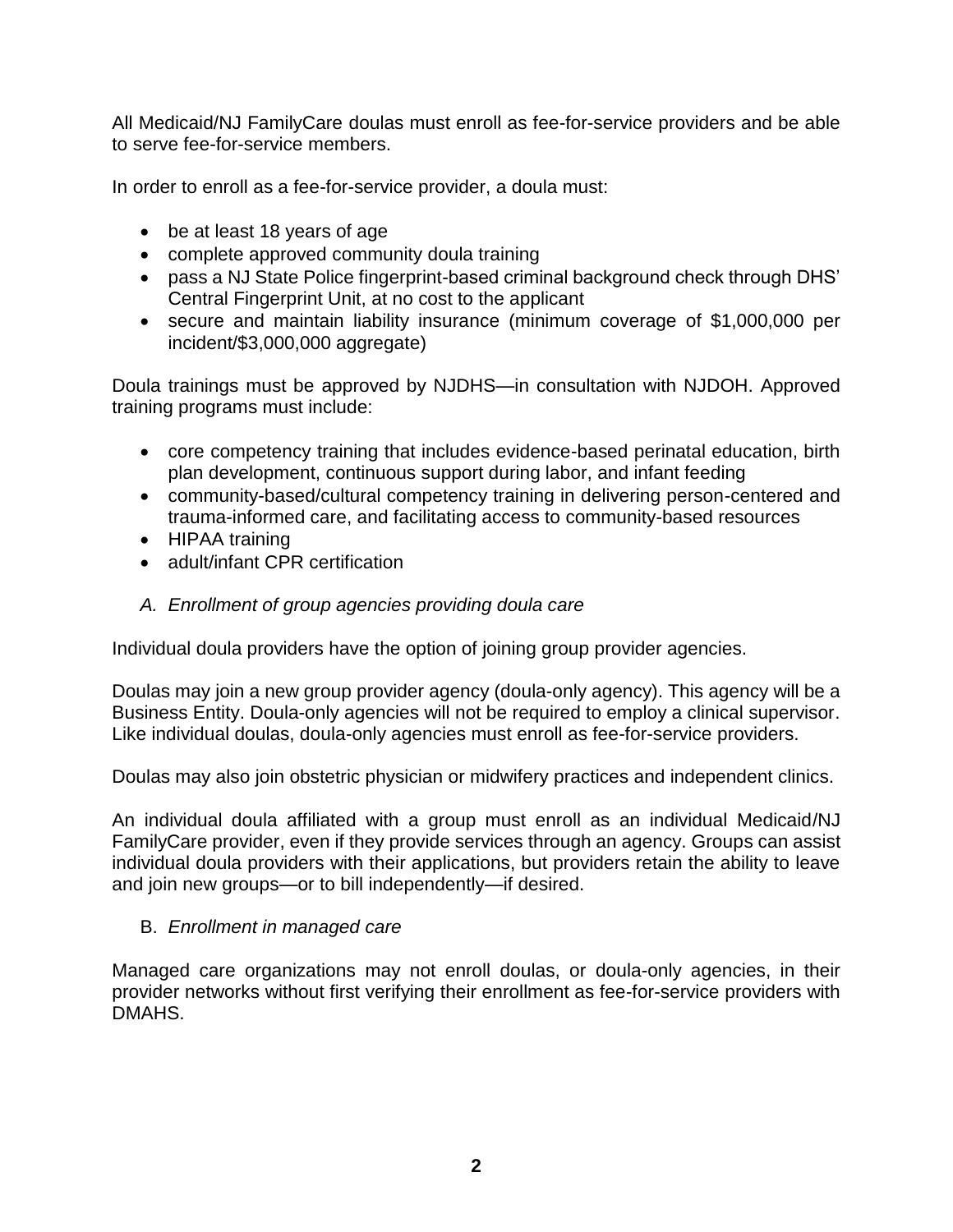# **Provider applications:**

# *A. FFS enrollment*

Providers who wish to become a Medicaid/NJ FamilyCare Program provider must complete the **Doula Provider Enrollment Application**. The application may be found on the [www.njmmis.com](http://www.njmmis.com/) website by selecting Provider Enrollment Application and Provider Type to download a copy of the application.

- Application for an individual doula provider
- Application for a doula-only agency provider (group consisting of doula professionals)
- Addendum application to affiliate an individual doula provider with an existing Medicaid/NJ FamilyCare group or agency provider

For questions regarding the FFS enrollment process, please contact the Gainwell Technologies (formerly DXC Technology) Provider Enrollment Unit at 609-588-6036, or njmmisproviderenrollment@dxc.com.

# *B. Managed care enrollment*

Doulas who wish to become a MCO provider should contact each organization's Provider department for more information:

- Aetna 1-855-232-3596
- Amerigroup 1-800-454-3730
- Horizon 1-800-682-9091
- United 1-888-362-3368
- Wellcare 1-888-453-2534

Doulas can find information on each of the MCOs at: <https://reachnj.gov/humanservices/dmahs/clients/medicaid/hmo/index.html>

**ACTION: For claims with service dates on or after January 1, 2021**, the Medicaid/NJ FamilyCare FFS Program and its managed care partners shall provide reimbursement for doula services.

#### *A. Eligibility for doula care*

All pregnant, birthing, and postpartum individuals are eligible for doula care, and can benefit from the physical, emotional, and informational support doulas provide during the perinatal period. Doula care is available to members regardless of their medical complexity.

Doula care benefits are available to pregnant, birthing, and postpartum NJFC beneficiaries in all Medicaid and CHIP (NJ FamilyCare) eligibility categories under plans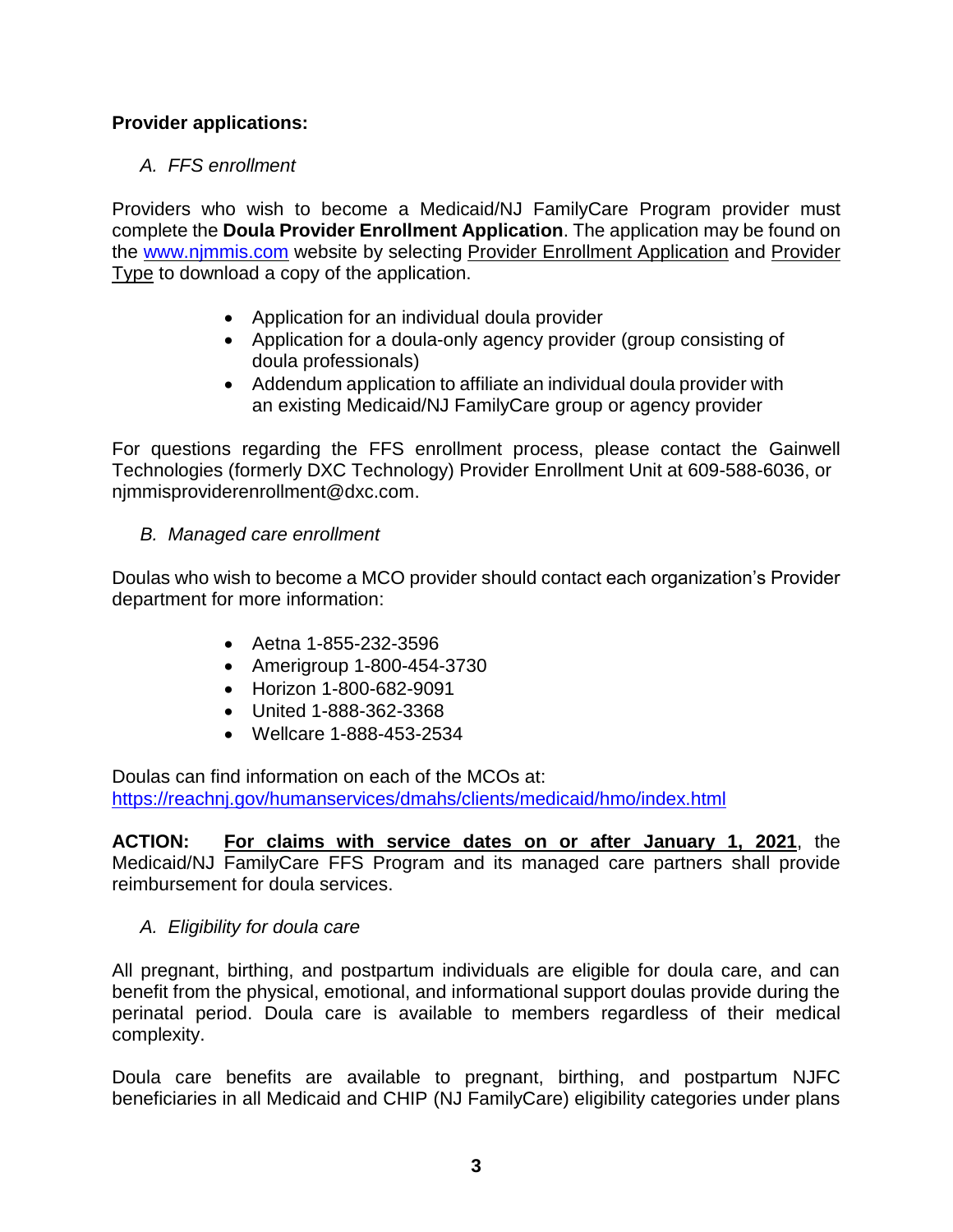ABP, A, B, C and D. Individuals covered by the NJ Supplemental Prenatal Care Program (NJSPCP) are not eligible.

Doula services are available starting in the prenatal period and continuing up to 180 days postpartum (contingent on the member retaining Medicaid/NJ FamilyCare eligibility).

Doula services can be provided in the community, in clinicians' offices (if a doula is accompanying the member to a clinician's visit), or in the hospital. Doulas are not approved to transport Medicaid/NJ FamilyCare members.

*B. Doula care benefit*

Doula services are provided as preventive services pursuant to 42 C.F.R. Section 440.130(c). In accordance, doula services must be recommended by a licensed practitioner. This definition includes physicians, midwives, nurses, and other licensed practitioners of the healing arts. Doula providers must secure and maintain record of a clinician's recommendation for each member served prior to initiation of doula care.

Two levels of doula services have been approved for Medicaid/NJ FamilyCare reimbursement, (1) standard care, and (2) enhanced care for members age 19 or younger:

Standard care (8 perinatal visits-1 labor support visit, i.e. 8-1)

- Up to 8 visits in the prenatal or postpartum period, including the option of 1 initial prenatal visit
- Attendance at the delivery

Enhanced care (12 perinatal visits-1 labor support visit, i.e., 12-1)

- Enhanced care delivery is available to members who are 19 years old or younger at the time of the first doula service visit
- Up to 12 visits in the prenatal or postpartum period, including the option of 1 initial prenatal visit
- Attendance at the delivery

For both care levels, DMAHS allows an initial prenatal visit that can be of longer duration than a standard perinatal visit, to allow for the establishment of the doula- member match. When applicable, the initial prenatal visit code must be billed first. In the event that the doula-member match is not successful, DMAHS will allow an initial prenatal visit and subsequent visits with a new doula provider.

The 8-1 or 12-1 visit limits apply to each doula-member pair. In the event that a beneficiary receives care from multiple doulas, the beneficiary's visits to the first doula do not count against the visit limit for any subsequent doula.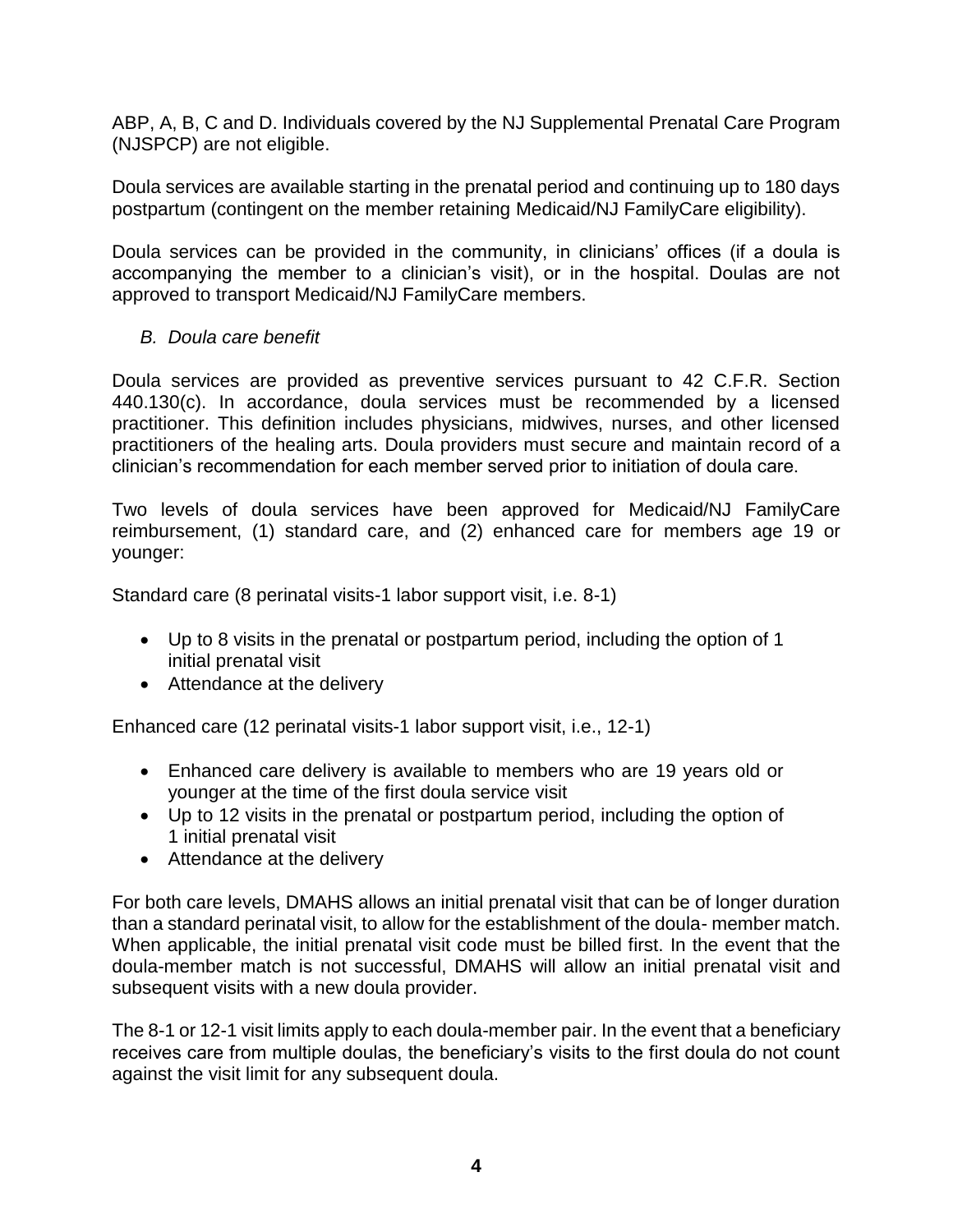Multiple visits are not allowed in the same day except for the following instances: (1) A prenatal doula visit occurs early in the day, and an L&D doula visit later in the day, or (2) A L&D doula visit occurs early in the day, and a postpartum doula later in the day.

# *C. Incentive payment*

Doulas may receive an incentive payment to encourage continuity of care during the postpartum period. In order for the doula to receive the incentive payment:

- The doula must provide a postpartum service visit within 6 weeks of delivery
- The doula must also bill the HIPAA compliant code 99199 HD U8 for the incentive payment
- An obstetric clinician follow-up visit must occur within 6 weeks of delivery

Payment for the postpartum doula care visit shall be paid timely and is not contingent on whether the obstetric clinician follow-up visit occurs.

#### **Billing Procedures**

Doula services are billed using the following HIPAA compliant codes, with maximum reimbursement shown for FFS:

| Code                                                                                        | <b>Description</b>                      | Maximum reimbursable<br>duration within FFS<br>(*Units of 15 minutes) | <b>Maximum</b><br>reimbursement<br>rate within FFS |
|---------------------------------------------------------------------------------------------|-----------------------------------------|-----------------------------------------------------------------------|----------------------------------------------------|
| 99600 HD U7                                                                                 | Initial<br>prenatal<br>service<br>visit | 6 units <sup>+</sup> (90 minutes)                                     | \$99.72                                            |
| 99600 HD                                                                                    | Prenatal service visits                 | 4 units <sup>+</sup> (60 minutes)                                     | \$66.48                                            |
| 59409 HD                                                                                    | Attendance at delivery<br>(vaginal)     | 1 unit (flat rate)                                                    | \$235                                              |
| 59514 HD                                                                                    | Attendance at delivery<br>(cesarean)    | 1 unit (flat rate)                                                    | \$235                                              |
| 99199 HD                                                                                    | Postpartum service visit                | 4 units <sup>+</sup> (60 minutes)                                     | \$66.48                                            |
| 99199 HD U8                                                                                 | Incentive payment                       | 1 unit (flat rate)                                                    | \$100                                              |
| For <b>Enhanced Care Delivery,</b> for billing of additional four (4) visits if applicable: |                                         |                                                                       |                                                    |
| 99600 HD 22                                                                                 | Prenatal service visits                 | 4 units <sup>+</sup> (60 minutes)                                     | \$66.48                                            |
| 99199 HD 22                                                                                 | Postpartum service visit                | 4 units <sup>+</sup> (60 minutes)                                     | \$66.48                                            |

**Note:** The modifiers of codes "Initial prenatal service visit" and "Incentive payment" have changed since the original issuance of Newsletter Vol. 30 No. 23.

Within FFS: Reimbursement for doula visits in the prenatal and postpartum period must be billed in 15-minute units. Reimbursement for attendance at delivery is at a flat rate for both vaginal and cesarean deliveries. No additional reimbursement will be made for nonsingleton births.